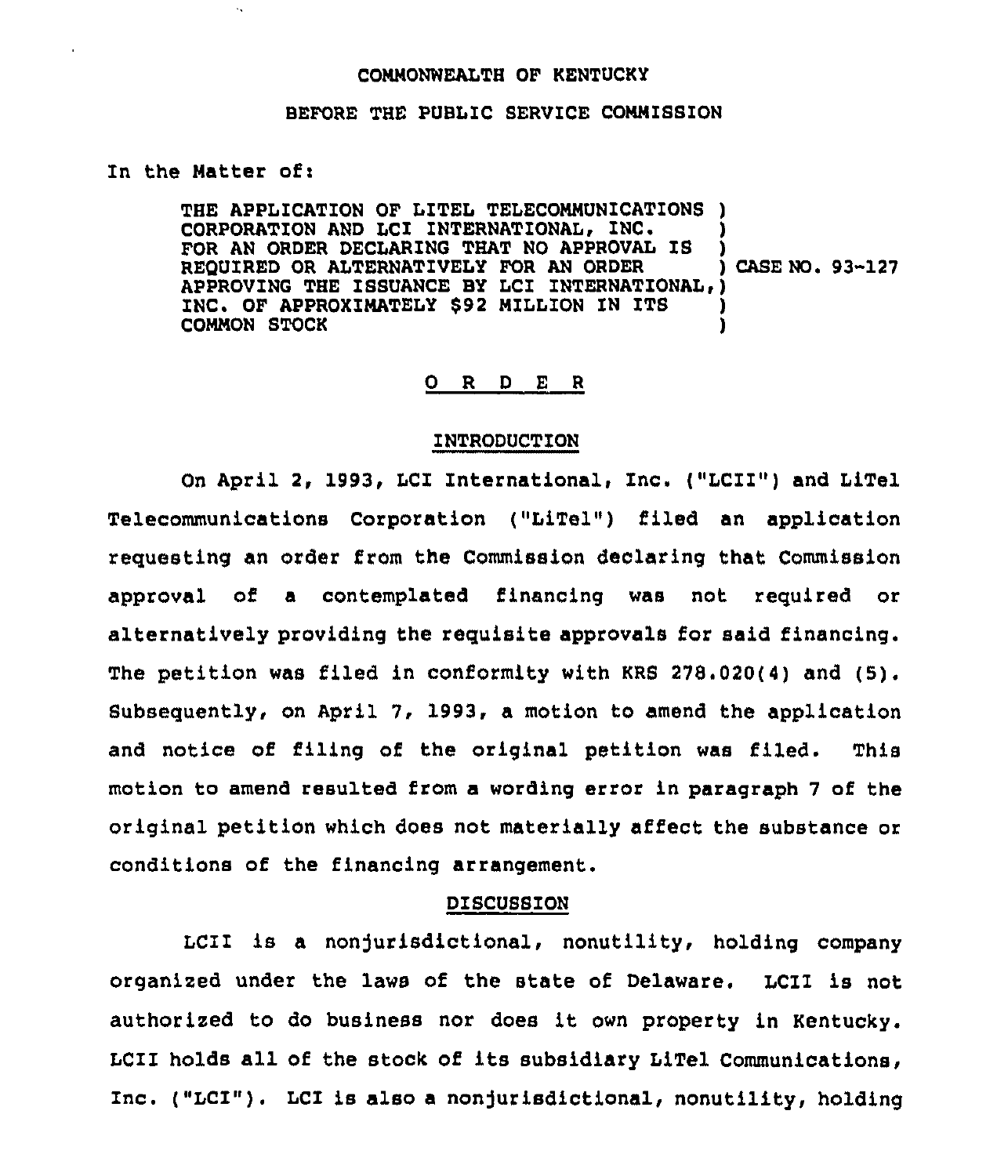company organiead under tha laws of the state of Delaware. Among its assets is the stock ot wholly-owned subsidiary LiTel, a )urisdlctional utility authorised by the Commission to provide intrastate telecommunications service to the public in Kentucky.

 $\bullet$ 

## THE TRANSACTION

As proposed, LCII will issue approximately 5,600,000 shares of its common stock to the publio through two or more underwriters. None of tha existing shareholders will tender current shares and the effect of the transaction will be to dilute existing positions resulting in a wider diffusion of ownership. The proceeds of the sale will be used to provide additional capital to LCI permitting it to reduce existing debt owed to outside entities. The completion of the sale will not in any way alter the existing composition of the boards of directors, the management or corporate relationships of LCII, LCI and LiTel; nor will it allow any outside entity to exercise control directly or indirectly over or change the direction and policies of the current management of LCII, LCI or L1Tel.

# ORDER

The transaction as described in the petition is not within the purview ot KRS 278.020(4) or (5) and therefore approval by this Commission ls not required. Additionally, the transaction as described in the application does not result in the transfer of ownership or control ot <sup>a</sup> Jurisdictional utility or its assets. The transaction is between a holding company and its wholly-owned subsidiary, neither ot which are regulated by this Commission.

 $-2-$